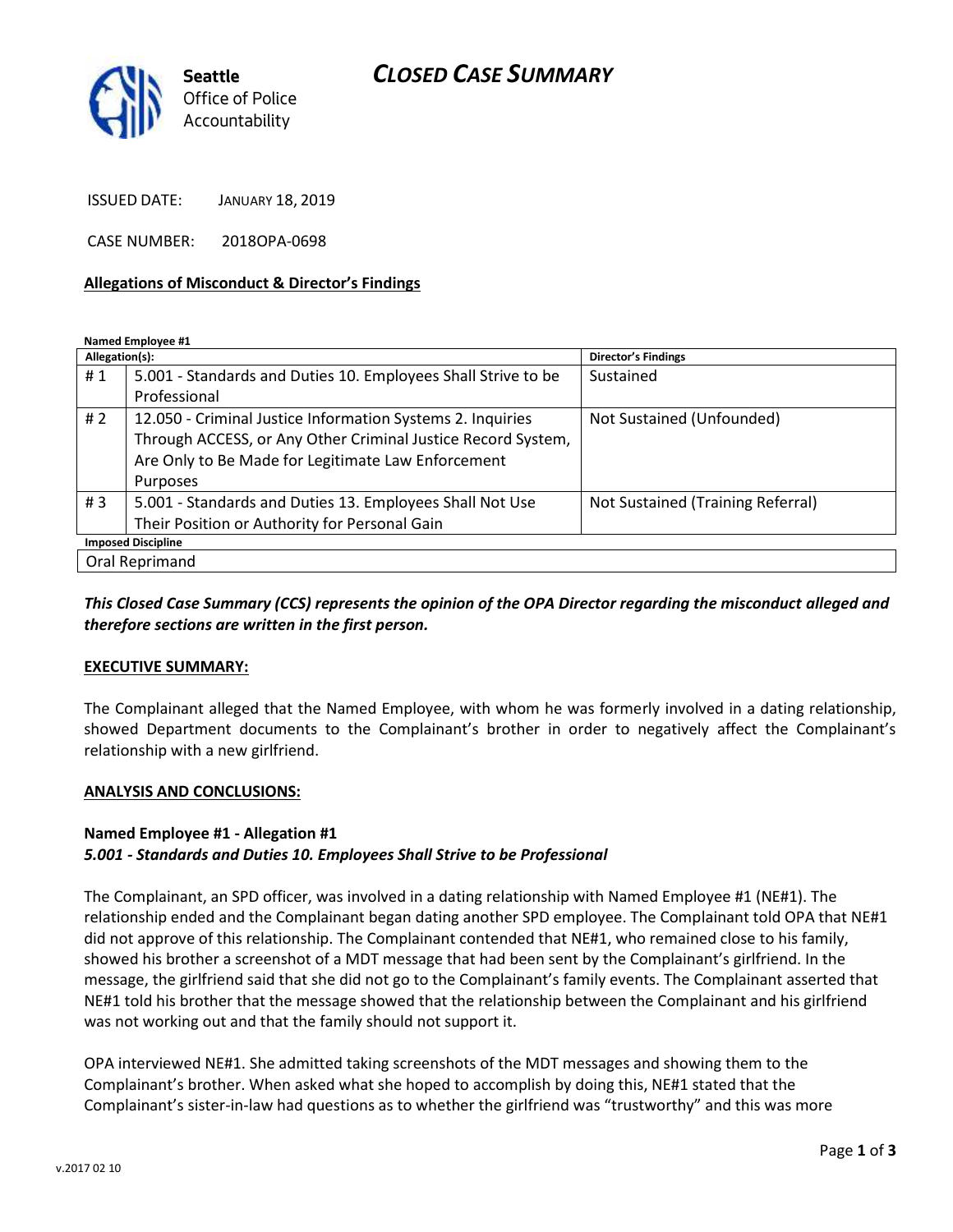

# *CLOSE CASE SUMMARY*

OPA CASE NUMBER: 2018OPA-0698

complete information for her to have to make her decision. NE#1 asserted that the MDT messages showed that the girlfriend was a "liar" and that her conversations with the Complainant's family had been "fake."

SPD Policy 5.001-POL-10 requires that SPD employees "strive to be professional at all times." The policy further instructs that "employees may not engage in behavior that undermines public trust in the Department, the officer, or other officers." (SPD Policy 5.001-POL-10.) The policy further states the following: "Any time employees represent the Department or identify themselves as police officers or Department employees, they will not use profanity directed as an insult or any language that is derogatory, contemptuous, or disrespectful toward any person." (*Id*.)

I find that NE#1's actions in this case were unprofessional. It is undisputed that she took MDT screenshots, which she only had ready access to given her employment with the Department, and shared them with the Complainant's family members in order to negatively affect their perception of her ex-partner's new girlfriend. Even if NE#1 had good motives, as she contends, it was inappropriate to use Department documents to potentially undermine the personal relationship of another officer. This conduct reflected poorly both on NE#1 and the Department.

For the above reasons, I recommend that this allegation be Sustained.

Recommended Finding: **Sustained**

### **Named Employee #1 - Allegation #2**

## *12.050 - Criminal Justice Information Systems 2. Inquiries Through ACCESS, or Any Other Criminal Justice Record System, Are Only to Be Made for Legitimate Law Enforcement Purposes*

SPD Policy 12.050-POL-2 states that: "Inquiries through ACCESS, or any other criminal justice record system, are only to be made for legitimate law enforcement purposes."

At her OPA interview, NE#1 contended that this policy was inapplicable to this case as her search for messages within the MDT system did not constitute an inquiry through ACCESS or a criminal justice record system. She further contended that the messages she accessed did not contain any protected information and were, in fact, publicly available.

I agree with NE#1's argument and find this policy inapplicable to her conduct. As such, I recommend that this allegation be Not Sustained – Unfounded.

Recommended Finding: **Not Sustained (Unfounded)**

## **Named Employee #1 - Allegation #3** *5.001 - Standards and Duties 13. Employees Shall Not Use Their Position or Authority for Personal Gain*

SPD employees are prohibited from using their position or authority for personal gain. (SPD Policy 5.001-POL-13.) The Complainant contended that NE#1 violated this policy when she used her access to the MDT system to pull the girlfriend's messages and then showed them to the Complainant's brother. The Complainant noted that the MDT system was only readily available to the Complainant given her status as a police officer.